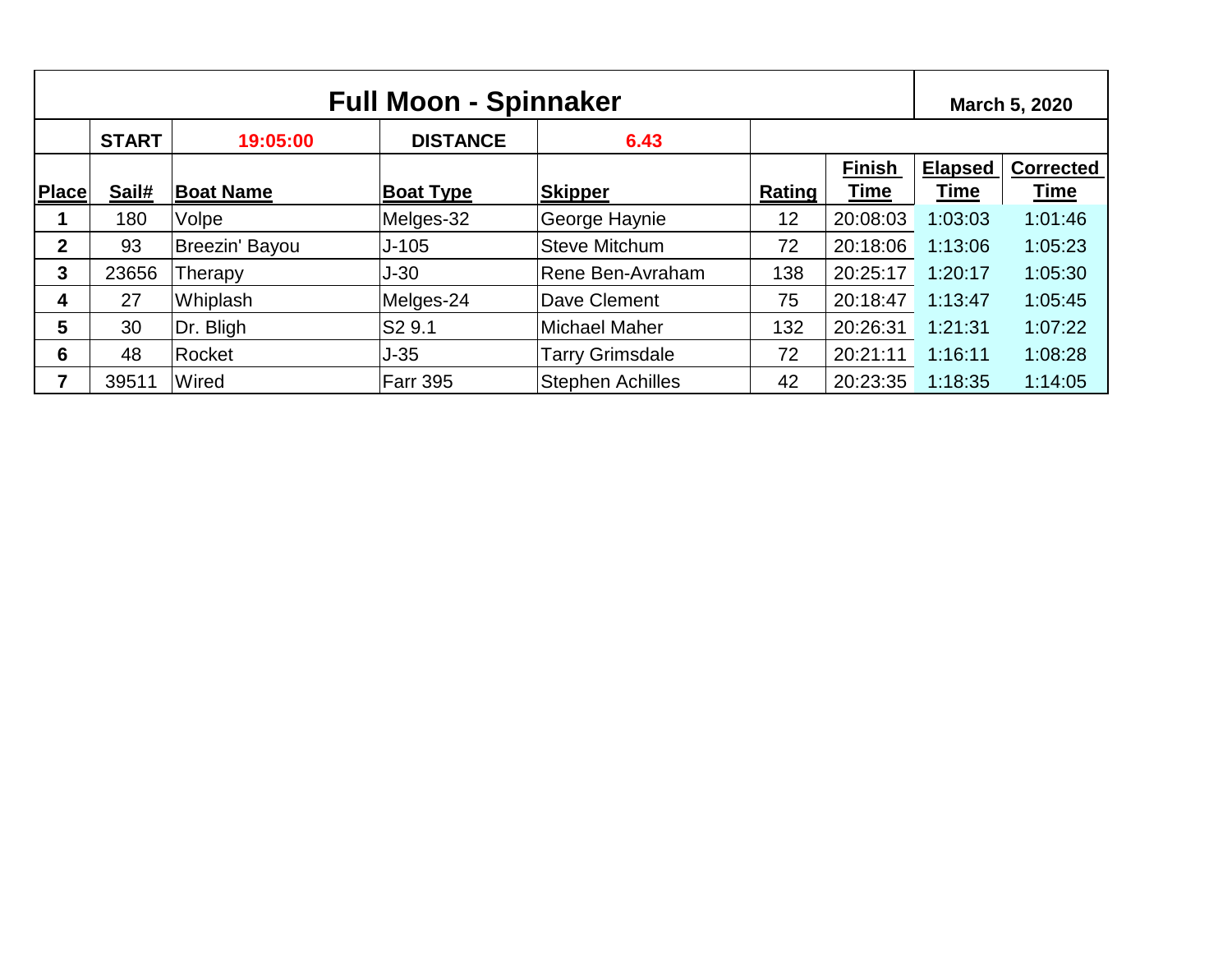| <b>Full Moon - Non-Spinnaker</b> |                  |                   |                  |                        |        | March 5, 2020 |                |                  |
|----------------------------------|------------------|-------------------|------------------|------------------------|--------|---------------|----------------|------------------|
|                                  | <b>START</b>     | 19:15:00          | <b>DISTANCE</b>  | 5.37                   |        |               |                |                  |
|                                  |                  |                   |                  |                        |        | <b>Finish</b> | <b>Elapsed</b> | <b>Corrected</b> |
| <b>Place</b>                     | Sail#            | <b>Boat Name</b>  | <b>Boat Type</b> | <b>Skipper</b>         | Rating | <b>Time</b>   | <b>Time</b>    | <u>Time</u>      |
|                                  | 4951             | <b>First Wind</b> | CSY-44 SD        | <b>Art Cupps</b>       | 184    | 20:14:51      | 0:59:51        | 0:43:23          |
| $\mathbf 2$                      | 244              | Chamame           | C&C 36           | <b>Tim Rutherford</b>  | 180    | 20:20:48      | 1:05:48        | 0:49:41          |
| 3                                | H <sub>100</sub> | Another Road      |                  | Tim Ruman              | 175    | 20:21:13      | 1:06:13        | 0:50:33          |
| 4                                | 124              | Mazel             |                  | Jason Baruch           | 232    | 20:29:02      | 1:14:02        | 0:53:16          |
| 5                                | 21               | Satori            | Catalina 425     | <b>Bill Van Emberg</b> | 102    | 20:18:29      | 1:03:29        | 0:54:21          |